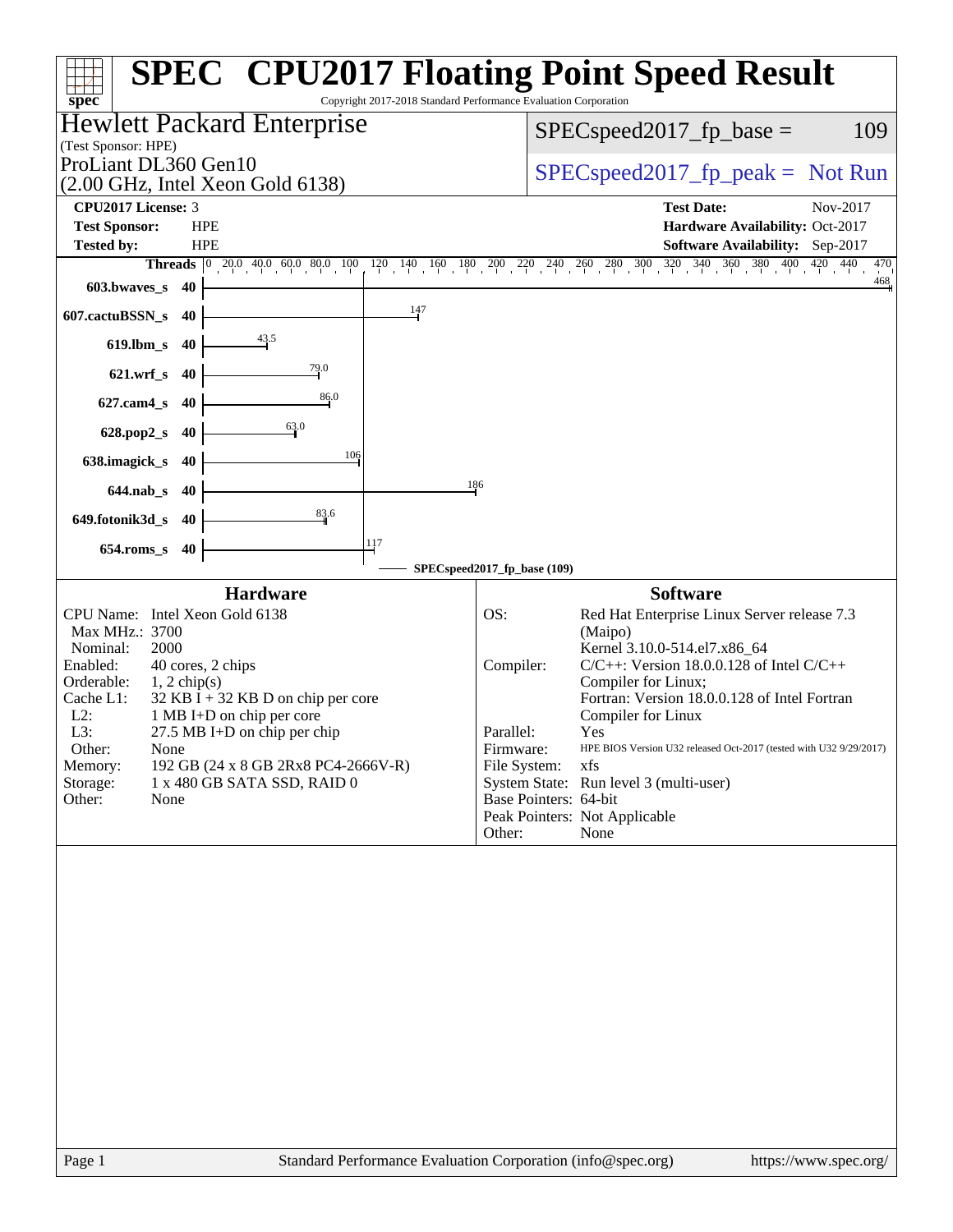Copyright 2017-2018 Standard Performance Evaluation Corporation

#### Hewlett Packard Enterprise

(Test Sponsor: HPE)

(2.00 GHz, Intel Xeon Gold 6138)

 $SPEC speed2017_fp\_base = 109$ 

# ProLiant DL360 Gen10  $SPEC speed2017$  [p\_peak = Not Run

**[CPU2017 License:](http://www.spec.org/auto/cpu2017/Docs/result-fields.html#CPU2017License)** 3 **[Test Date:](http://www.spec.org/auto/cpu2017/Docs/result-fields.html#TestDate)** Nov-2017 **[Test Sponsor:](http://www.spec.org/auto/cpu2017/Docs/result-fields.html#TestSponsor)** HPE **[Hardware Availability:](http://www.spec.org/auto/cpu2017/Docs/result-fields.html#HardwareAvailability)** Oct-2017 **[Tested by:](http://www.spec.org/auto/cpu2017/Docs/result-fields.html#Testedby)** HPE **[Software Availability:](http://www.spec.org/auto/cpu2017/Docs/result-fields.html#SoftwareAvailability)** Sep-2017

### **[Results Table](http://www.spec.org/auto/cpu2017/Docs/result-fields.html#ResultsTable)**

|                                              | <b>Base</b>    |                |       | <b>Peak</b>    |            |                |       |                |                |              |                |              |                |              |
|----------------------------------------------|----------------|----------------|-------|----------------|------------|----------------|-------|----------------|----------------|--------------|----------------|--------------|----------------|--------------|
| <b>Benchmark</b>                             | <b>Threads</b> | <b>Seconds</b> | Ratio | <b>Seconds</b> | Ratio      | <b>Seconds</b> | Ratio | <b>Threads</b> | <b>Seconds</b> | <b>Ratio</b> | <b>Seconds</b> | <b>Ratio</b> | <b>Seconds</b> | <b>Ratio</b> |
| 603.bwayes s                                 | 40             | 126            | 469   | 126            | 468        | 126            | 468   |                |                |              |                |              |                |              |
| 607.cactuBSSN s                              | 40             | <u>114</u>     | 147   | 113            | 147        | 114            | 146   |                |                |              |                |              |                |              |
| $619.1$ bm s                                 | 40             | 120            | 43.5  | 121            | 43.4       | 120            | 43.5  |                |                |              |                |              |                |              |
| $621.wrf$ s                                  | 40             | 167            | 79.0  | 167            | 79.0       | 169            | 78.5  |                |                |              |                |              |                |              |
| $627$ .cam $4$ <sub>s</sub>                  | 40             | 103            | 86.2  | 103            | 85.6       | 103            | 86.0  |                |                |              |                |              |                |              |
| $628.pop2_s$                                 | 40             | 191            | 62.2  | <u>189</u>     | 63.0       | 187            | 63.6  |                |                |              |                |              |                |              |
| 638.imagick_s                                | 40             | 136            | 106   | 136            | 106        | 136            | 106   |                |                |              |                |              |                |              |
| $644$ .nab s                                 | 40             | 94.1           | 186   | 94.1           | <u>186</u> | 94.1           | 186   |                |                |              |                |              |                |              |
| 649.fotonik3d s                              | 40             | 111            | 82.3  | <u> 109</u>    | 83.6       | 109            | 83.9  |                |                |              |                |              |                |              |
| $654$ .roms s                                | 40             | 135            | 116   | 135            | <b>117</b> | 135            | 117   |                |                |              |                |              |                |              |
| $SPEC speed2017$ fp base =<br>109            |                |                |       |                |            |                |       |                |                |              |                |              |                |              |
| $SPECspeed2017_fp\_peak =$<br><b>Not Run</b> |                |                |       |                |            |                |       |                |                |              |                |              |                |              |

Results appear in the [order in which they were run.](http://www.spec.org/auto/cpu2017/Docs/result-fields.html#RunOrder) Bold underlined text [indicates a median measurement](http://www.spec.org/auto/cpu2017/Docs/result-fields.html#Median).

#### **[Operating System Notes](http://www.spec.org/auto/cpu2017/Docs/result-fields.html#OperatingSystemNotes)**

 Stack size set to unlimited using "ulimit -s unlimited" Transparent Huge Pages enabled by default Filesystem page cache cleared with: shell invocation of 'sync; echo 3 > /proc/sys/vm/drop\_caches' prior to run irqbalance disabled with "systemctl stop irqbalance" tuned profile set wtih "tuned-adm profile throughput-performance"

#### **[General Notes](http://www.spec.org/auto/cpu2017/Docs/result-fields.html#GeneralNotes)**

Environment variables set by runcpu before the start of the run: KMP\_AFFINITY = "granularity=core,compact" LD\_LIBRARY\_PATH = "/home/specuser/cpu2017/lib/ia32:/home/specuser/cpu2017/lib/intel64" LD\_LIBRARY\_PATH="\$LD\_LIBRARY\_PATH:/home/specuser/cpu2017/je5.0.1-32:/home/specuser/cpu2017/je5.0.1-64" OMP\_STACKSIZE = "192M"

 Binaries compiled on a system with 1x Intel Core i7-4790 CPU + 32GB RAM memory using Redhat Enterprise Linux 7.4

### **[Platform Notes](http://www.spec.org/auto/cpu2017/Docs/result-fields.html#PlatformNotes)**

BIOS Configuration: Intel Hyperthreading set to Disabled Thermal Configuration set to Maximum Cooling LLC Prefetcher set to Enabled LLC Dead Line Allocation set to Disabled Memory Patrol Scrubbing set to Disabled Workload Profile set to General Peak Frequency Compute

**(Continued on next page)**

| Page 2<br>Standard Performance Evaluation Corporation (info@spec.org)<br>https://www.spec.org/ |
|------------------------------------------------------------------------------------------------|
|------------------------------------------------------------------------------------------------|

**[spec](http://www.spec.org/)**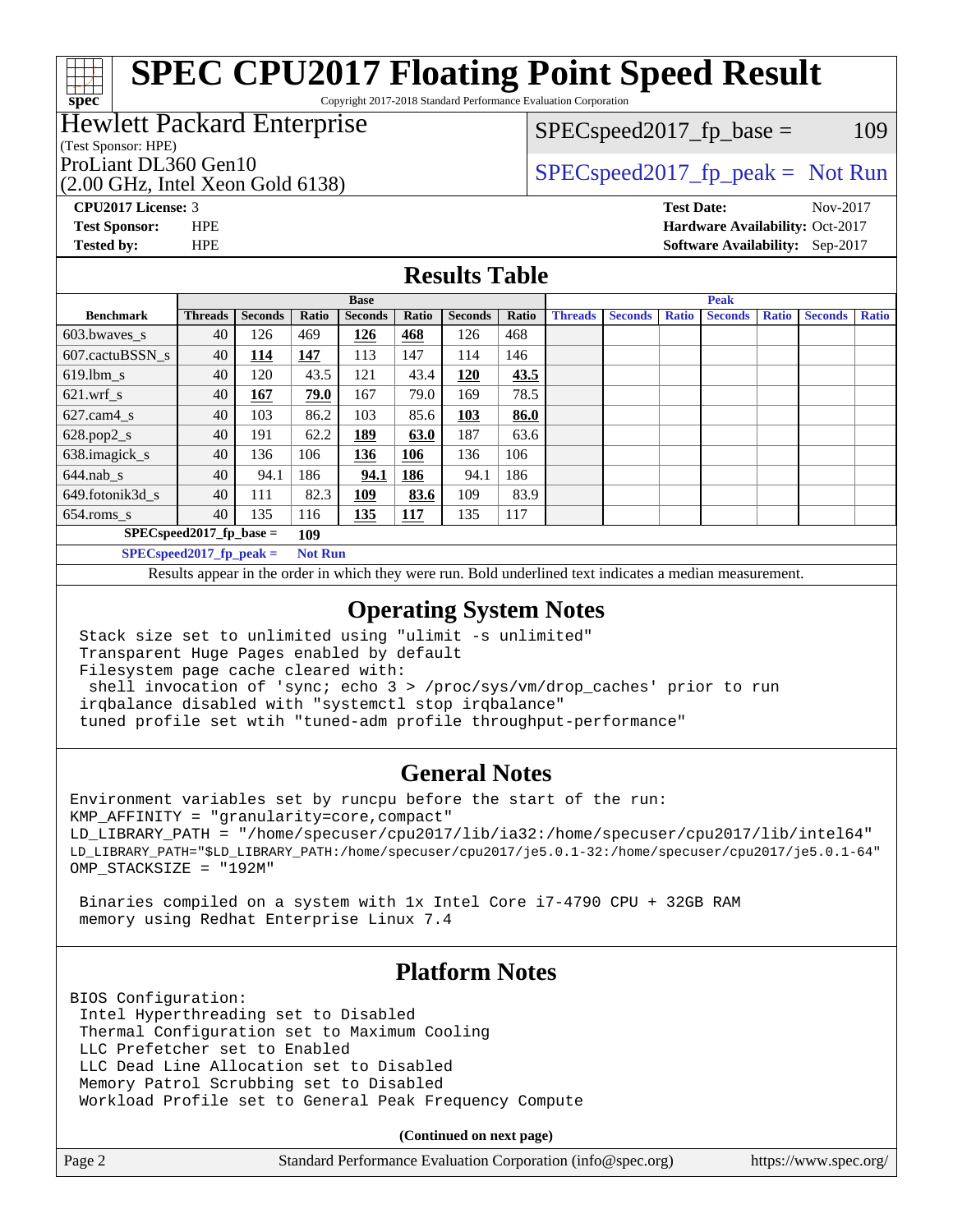Copyright 2017-2018 Standard Performance Evaluation Corporation

## Hewlett Packard Enterprise

 $SPEC speed2017_f p\_base = 109$ 

# (Test Sponsor: HPE)

(2.00 GHz, Intel Xeon Gold 6138)

ProLiant DL360 Gen10  $SPEC speed2017$  [p\_peak = Not Run

**[spec](http://www.spec.org/)**

**[CPU2017 License:](http://www.spec.org/auto/cpu2017/Docs/result-fields.html#CPU2017License)** 3 **[Test Date:](http://www.spec.org/auto/cpu2017/Docs/result-fields.html#TestDate)** Nov-2017 **[Test Sponsor:](http://www.spec.org/auto/cpu2017/Docs/result-fields.html#TestSponsor)** HPE **[Hardware Availability:](http://www.spec.org/auto/cpu2017/Docs/result-fields.html#HardwareAvailability)** Oct-2017 **[Tested by:](http://www.spec.org/auto/cpu2017/Docs/result-fields.html#Testedby)** HPE **[Software Availability:](http://www.spec.org/auto/cpu2017/Docs/result-fields.html#SoftwareAvailability)** Sep-2017

#### **[Platform Notes \(Continued\)](http://www.spec.org/auto/cpu2017/Docs/result-fields.html#PlatformNotes)**

Page 3 Standard Performance Evaluation Corporation [\(info@spec.org\)](mailto:info@spec.org) <https://www.spec.org/> Energy/Performance Bias set to Maximum Performance Workload Profile set to Custom NUMA Group Size Optimization set to Flat Sysinfo program /home/specuser/cpu2017/bin/sysinfo Rev: r5797 of 2017-06-14 96c45e4568ad54c135fd618bcc091c0f running on dl360gen10rhel73 Mon Nov 13 02:30:12 2017 SUT (System Under Test) info as seen by some common utilities. For more information on this section, see <https://www.spec.org/cpu2017/Docs/config.html#sysinfo> From /proc/cpuinfo model name : Intel(R) Xeon(R) Gold 6138 CPU @ 2.00GHz 2 "physical id"s (chips) 40 "processors" cores, siblings (Caution: counting these is hw and system dependent. The following excerpts from /proc/cpuinfo might not be reliable. Use with caution.) cpu cores : 20 siblings : 20 physical 0: cores 0 1 2 3 4 8 9 10 11 12 16 17 18 19 20 24 25 26 27 28 physical 1: cores 0 1 2 3 4 8 9 10 11 12 16 17 18 19 20 24 25 26 27 28 From lscpu: Architecture: x86\_64 CPU op-mode(s): 32-bit, 64-bit Byte Order: Little Endian  $CPU(s):$  40 On-line CPU(s) list: 0-39 Thread(s) per core: 1 Core(s) per socket: 20 Socket(s): 2 NUMA node(s): 2 Vendor ID: GenuineIntel CPU family: 6 Model: 85 Model name: Intel(R) Xeon(R) Gold 6138 CPU @ 2.00GHz Stepping: 4 CPU MHz: 2000.000 BogoMIPS: 4004.67 Virtualization: VT-x L1d cache: 32K L1i cache: 32K L2 cache: 1024K L3 cache: 28160K NUMA node0 CPU(s): 0-19 NUMA node1 CPU(s): 20-39 **(Continued on next page)**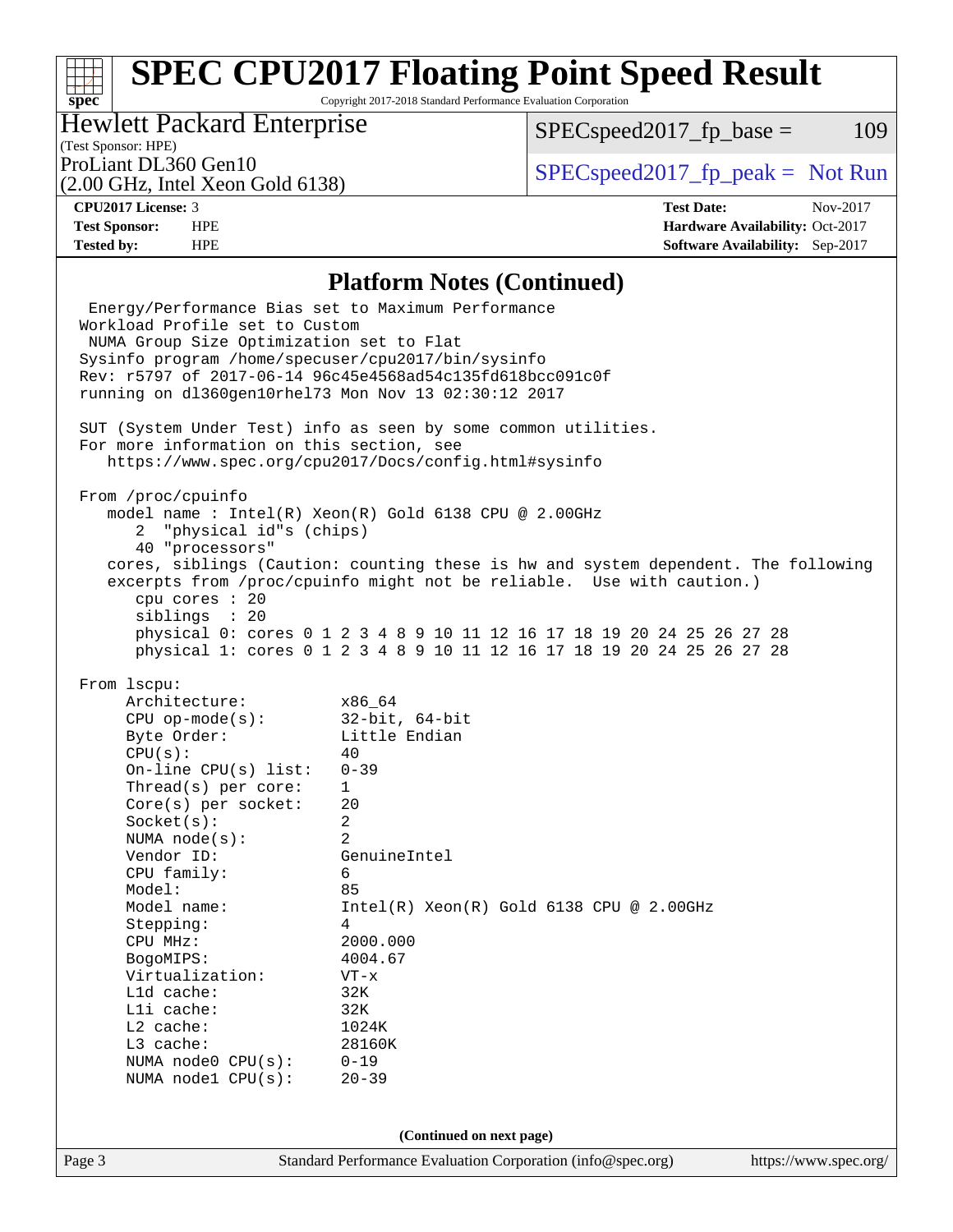#### **[spec](http://www.spec.org/) [SPEC CPU2017 Floating Point Speed Result](http://www.spec.org/auto/cpu2017/Docs/result-fields.html#SPECCPU2017FloatingPointSpeedResult)** Copyright 2017-2018 Standard Performance Evaluation Corporation (Test Sponsor: HPE) Hewlett Packard Enterprise (2.00 GHz, Intel Xeon Gold 6138) ProLiant DL360 Gen10  $SPEC speed2017$  [p\_peak = Not Run  $SPEC speed2017<sub>fp</sub> base =  $109$$ **[CPU2017 License:](http://www.spec.org/auto/cpu2017/Docs/result-fields.html#CPU2017License)** 3 **[Test Date:](http://www.spec.org/auto/cpu2017/Docs/result-fields.html#TestDate)** Nov-2017 **[Test Sponsor:](http://www.spec.org/auto/cpu2017/Docs/result-fields.html#TestSponsor)** HPE **[Hardware Availability:](http://www.spec.org/auto/cpu2017/Docs/result-fields.html#HardwareAvailability)** Oct-2017 **[Tested by:](http://www.spec.org/auto/cpu2017/Docs/result-fields.html#Testedby)** HPE **[Software Availability:](http://www.spec.org/auto/cpu2017/Docs/result-fields.html#SoftwareAvailability)** Sep-2017 **[Platform Notes \(Continued\)](http://www.spec.org/auto/cpu2017/Docs/result-fields.html#PlatformNotes)** /proc/cpuinfo cache data cache size : 28160 KB From numactl --hardware WARNING: a numactl 'node' might or might not correspond to a physical chip. From /proc/meminfo MemTotal: 197571152 kB HugePages\_Total: 0<br>Hugepagesize: 2048 kB Hugepagesize: From /etc/\*release\* /etc/\*version\* os-release: NAME="Red Hat Enterprise Linux Server" VERSION="7.3 (Maipo)" ID="rhel" ID\_LIKE="fedora" VERSION\_ID="7.3" PRETTY\_NAME="Red Hat Enterprise Linux Server 7.3 (Maipo)" ANSI\_COLOR="0;31" CPE\_NAME="cpe:/o:redhat:enterprise\_linux:7.3:GA:server" redhat-release: Red Hat Enterprise Linux Server release 7.3 (Maipo) system-release: Red Hat Enterprise Linux Server release 7.3 (Maipo) system-release-cpe: cpe:/o:redhat:enterprise\_linux:7.3:ga:server uname -a: Linux dl360gen10rhel73 3.10.0-514.el7.x86\_64 #1 SMP Wed Oct 19 11:24:13 EDT 2016 x86\_64 x86\_64 x86\_64 GNU/Linux run-level 3 Nov 12 20:00 SPEC is set to: /home/specuser/cpu2017 Filesystem Type Size Used Avail Use% Mounted on /dev/mapper/rhel-home xfs 392G 37G 356G 10% /home Additional information from dmidecode follows. WARNING: Use caution when you interpret this section. The 'dmidecode' program reads system data which is "intended to allow hardware to be accurately determined", but the intent may not be met, as there are frequent changes to hardware, firmware, and the "DMTF SMBIOS" standard. BIOS HPE U32 09/29/2017 Memory: 24x UNKNOWN NOT AVAILABLE 8 GB 2 rank 2666 (End of data from sysinfo program)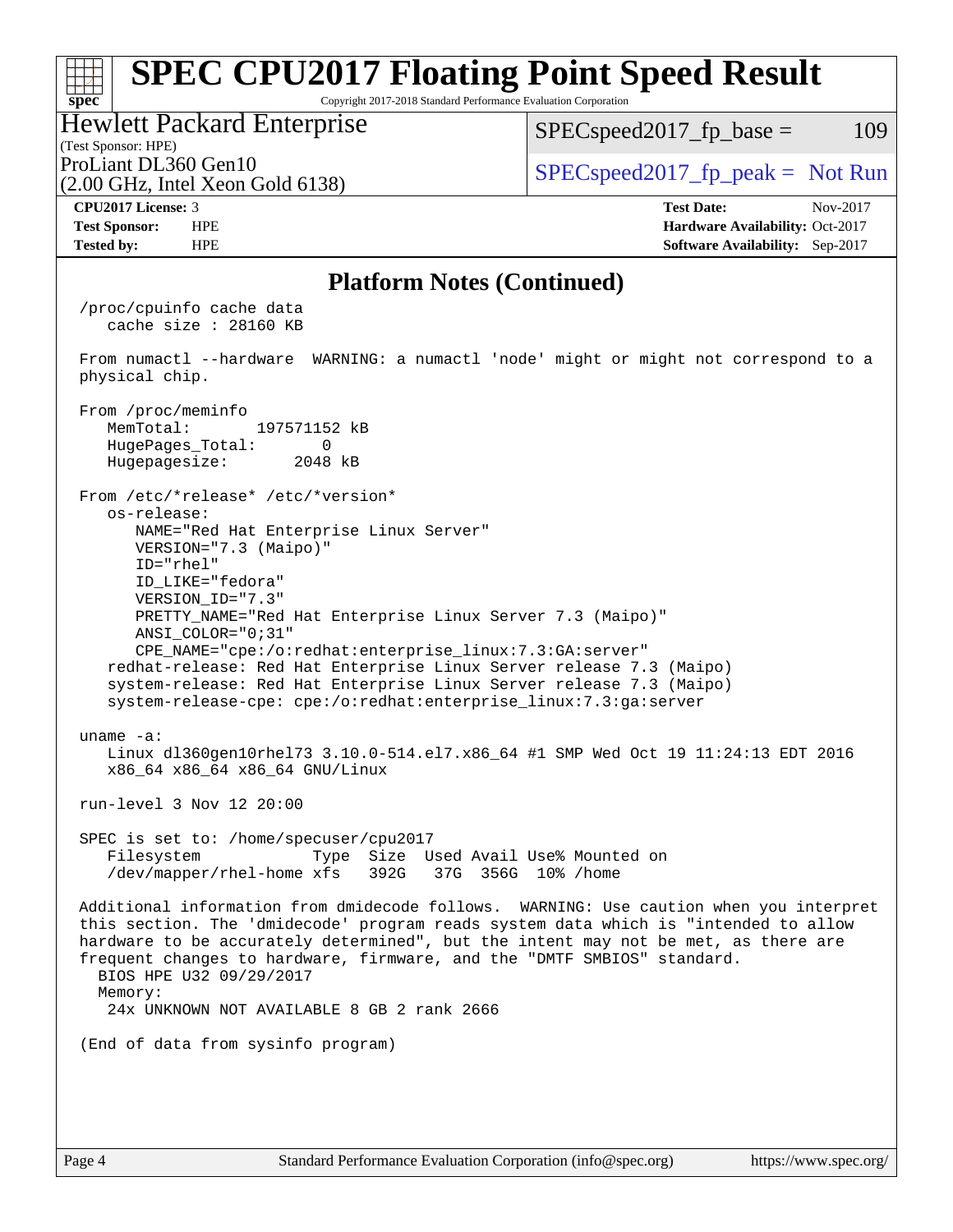Copyright 2017-2018 Standard Performance Evaluation Corporation

# Hewlett Packard Enterprise

 $SPEC speed2017_fp\_base = 109$ 

#### (Test Sponsor: HPE)

(2.00 GHz, Intel Xeon Gold 6138)

ProLiant DL360 Gen10<br>  $\begin{array}{r} \text{SPEC speed2017\_fp\_peak = Not Run} \\ \text{SPEC speed2017\_fp\_peak = Not Run} \end{array}$ 

**[spec](http://www.spec.org/)**

**[Tested by:](http://www.spec.org/auto/cpu2017/Docs/result-fields.html#Testedby)** HPE **[Software Availability:](http://www.spec.org/auto/cpu2017/Docs/result-fields.html#SoftwareAvailability)** Sep-2017

**[CPU2017 License:](http://www.spec.org/auto/cpu2017/Docs/result-fields.html#CPU2017License)** 3 **[Test Date:](http://www.spec.org/auto/cpu2017/Docs/result-fields.html#TestDate)** Nov-2017 **[Test Sponsor:](http://www.spec.org/auto/cpu2017/Docs/result-fields.html#TestSponsor)** HPE **[Hardware Availability:](http://www.spec.org/auto/cpu2017/Docs/result-fields.html#HardwareAvailability)** Oct-2017

## **[Compiler Version Notes](http://www.spec.org/auto/cpu2017/Docs/result-fields.html#CompilerVersionNotes)**

| 619.1bm_s(base) 638.imagick_s(base) 644.nab_s(base)<br><sub>CC</sub>                                                                                                                          |  |  |  |  |  |
|-----------------------------------------------------------------------------------------------------------------------------------------------------------------------------------------------|--|--|--|--|--|
| icc (ICC) 18.0.0 20170811<br>Copyright (C) 1985-2017 Intel Corporation. All rights reserved.                                                                                                  |  |  |  |  |  |
| FC 607.cactuBSSN s(base)                                                                                                                                                                      |  |  |  |  |  |
| icpc (ICC) 18.0.0 20170811<br>Copyright (C) 1985-2017 Intel Corporation. All rights reserved.<br>icc (ICC) 18.0.0 20170811<br>Copyright (C) 1985-2017 Intel Corporation. All rights reserved. |  |  |  |  |  |
| ifort (IFORT) 18.0.0 20170811<br>Copyright (C) 1985-2017 Intel Corporation. All rights reserved.                                                                                              |  |  |  |  |  |
| FC $603.bwaves$ s(base) $649.fotonik3d$ s(base) $654.roms$ s(base)                                                                                                                            |  |  |  |  |  |
| ifort (IFORT) 18.0.0 20170811<br>Copyright (C) 1985-2017 Intel Corporation. All rights reserved.                                                                                              |  |  |  |  |  |
| ---------------------------------<br>CC $621.$ wrf $s(base)$ $627.$ cam4 $s(base)$ $628.$ pop2 $s(base)$                                                                                      |  |  |  |  |  |
| ifort (IFORT) 18.0.0 20170811<br>Copyright (C) 1985-2017 Intel Corporation. All rights reserved.<br>icc (ICC) 18.0.0 20170811                                                                 |  |  |  |  |  |
| Copyright (C) 1985-2017 Intel Corporation. All rights reserved.                                                                                                                               |  |  |  |  |  |

# **[Base Compiler Invocation](http://www.spec.org/auto/cpu2017/Docs/result-fields.html#BaseCompilerInvocation)**

[C benchmarks](http://www.spec.org/auto/cpu2017/Docs/result-fields.html#Cbenchmarks): [icc](http://www.spec.org/cpu2017/results/res2017q4/cpu2017-20171114-00809.flags.html#user_CCbase_intel_icc_18.0_66fc1ee009f7361af1fbd72ca7dcefbb700085f36577c54f309893dd4ec40d12360134090235512931783d35fd58c0460139e722d5067c5574d8eaf2b3e37e92)

[Fortran benchmarks](http://www.spec.org/auto/cpu2017/Docs/result-fields.html#Fortranbenchmarks): [ifort](http://www.spec.org/cpu2017/results/res2017q4/cpu2017-20171114-00809.flags.html#user_FCbase_intel_ifort_18.0_8111460550e3ca792625aed983ce982f94888b8b503583aa7ba2b8303487b4d8a21a13e7191a45c5fd58ff318f48f9492884d4413fa793fd88dd292cad7027ca)

[Benchmarks using both Fortran and C](http://www.spec.org/auto/cpu2017/Docs/result-fields.html#BenchmarksusingbothFortranandC): [ifort](http://www.spec.org/cpu2017/results/res2017q4/cpu2017-20171114-00809.flags.html#user_CC_FCbase_intel_ifort_18.0_8111460550e3ca792625aed983ce982f94888b8b503583aa7ba2b8303487b4d8a21a13e7191a45c5fd58ff318f48f9492884d4413fa793fd88dd292cad7027ca) [icc](http://www.spec.org/cpu2017/results/res2017q4/cpu2017-20171114-00809.flags.html#user_CC_FCbase_intel_icc_18.0_66fc1ee009f7361af1fbd72ca7dcefbb700085f36577c54f309893dd4ec40d12360134090235512931783d35fd58c0460139e722d5067c5574d8eaf2b3e37e92)

**(Continued on next page)**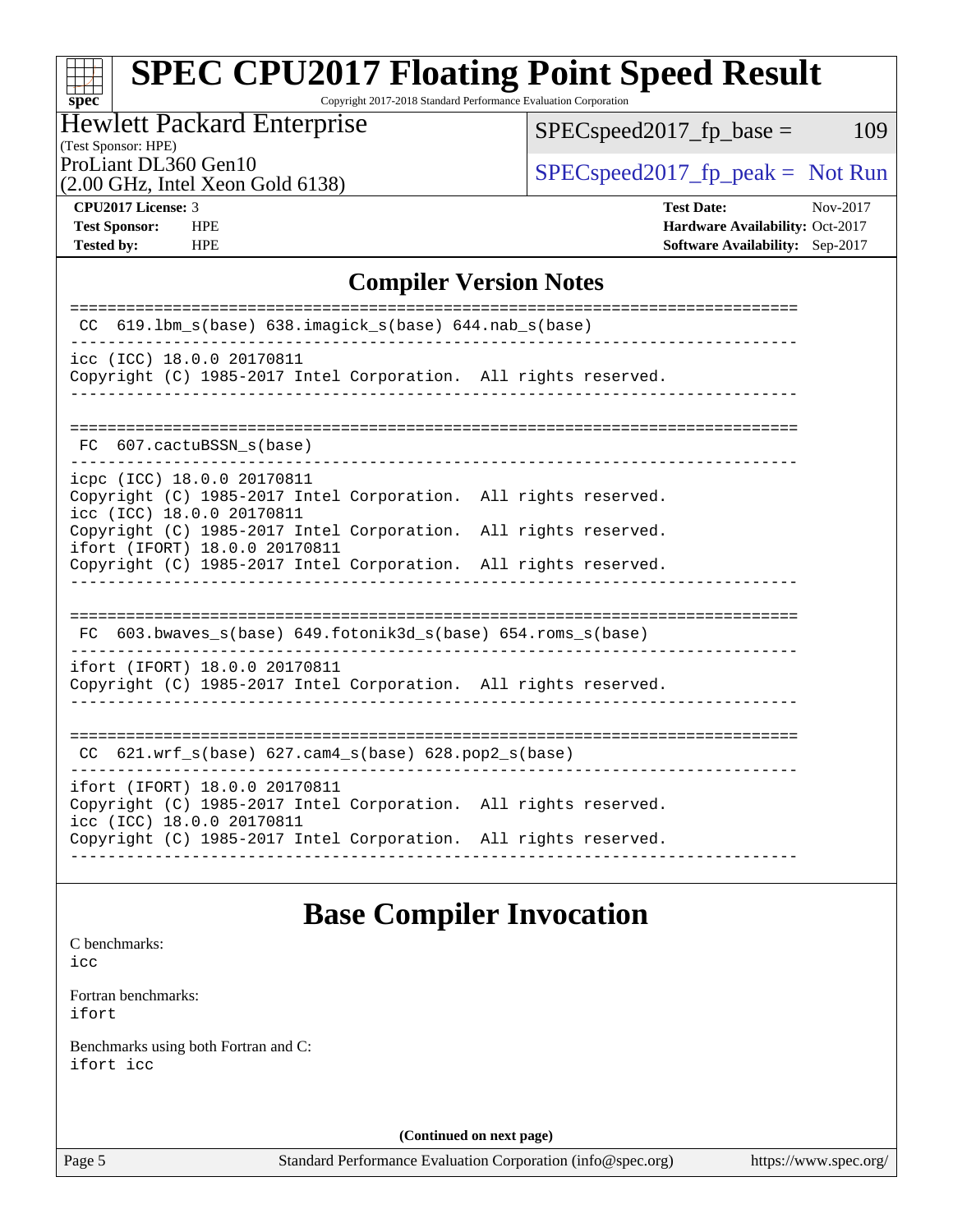Copyright 2017-2018 Standard Performance Evaluation Corporation

## Hewlett Packard Enterprise

(Test Sponsor: HPE)

 $SPEC speed2017_fp\_base = 109$ 

(2.00 GHz, Intel Xeon Gold 6138)

ProLiant DL360 Gen10  $SPEC speed2017$  [p\_peak = Not Run

**[spec](http://www.spec.org/)**

**[CPU2017 License:](http://www.spec.org/auto/cpu2017/Docs/result-fields.html#CPU2017License)** 3 **[Test Date:](http://www.spec.org/auto/cpu2017/Docs/result-fields.html#TestDate)** Nov-2017 **[Test Sponsor:](http://www.spec.org/auto/cpu2017/Docs/result-fields.html#TestSponsor)** HPE **[Hardware Availability:](http://www.spec.org/auto/cpu2017/Docs/result-fields.html#HardwareAvailability)** Oct-2017 **[Tested by:](http://www.spec.org/auto/cpu2017/Docs/result-fields.html#Testedby)** HPE **[Software Availability:](http://www.spec.org/auto/cpu2017/Docs/result-fields.html#SoftwareAvailability)** Sep-2017

# **[Base Compiler Invocation \(Continued\)](http://www.spec.org/auto/cpu2017/Docs/result-fields.html#BaseCompilerInvocation)**

[Benchmarks using Fortran, C, and C++:](http://www.spec.org/auto/cpu2017/Docs/result-fields.html#BenchmarksusingFortranCandCXX) [icpc](http://www.spec.org/cpu2017/results/res2017q4/cpu2017-20171114-00809.flags.html#user_CC_CXX_FCbase_intel_icpc_18.0_c510b6838c7f56d33e37e94d029a35b4a7bccf4766a728ee175e80a419847e808290a9b78be685c44ab727ea267ec2f070ec5dc83b407c0218cded6866a35d07) [icc](http://www.spec.org/cpu2017/results/res2017q4/cpu2017-20171114-00809.flags.html#user_CC_CXX_FCbase_intel_icc_18.0_66fc1ee009f7361af1fbd72ca7dcefbb700085f36577c54f309893dd4ec40d12360134090235512931783d35fd58c0460139e722d5067c5574d8eaf2b3e37e92) [ifort](http://www.spec.org/cpu2017/results/res2017q4/cpu2017-20171114-00809.flags.html#user_CC_CXX_FCbase_intel_ifort_18.0_8111460550e3ca792625aed983ce982f94888b8b503583aa7ba2b8303487b4d8a21a13e7191a45c5fd58ff318f48f9492884d4413fa793fd88dd292cad7027ca)

## **[Base Portability Flags](http://www.spec.org/auto/cpu2017/Docs/result-fields.html#BasePortabilityFlags)**

 603.bwaves\_s: [-DSPEC\\_LP64](http://www.spec.org/cpu2017/results/res2017q4/cpu2017-20171114-00809.flags.html#suite_basePORTABILITY603_bwaves_s_DSPEC_LP64) 607.cactuBSSN\_s: [-DSPEC\\_LP64](http://www.spec.org/cpu2017/results/res2017q4/cpu2017-20171114-00809.flags.html#suite_basePORTABILITY607_cactuBSSN_s_DSPEC_LP64) 619.lbm\_s: [-DSPEC\\_LP64](http://www.spec.org/cpu2017/results/res2017q4/cpu2017-20171114-00809.flags.html#suite_basePORTABILITY619_lbm_s_DSPEC_LP64) 621.wrf\_s: [-DSPEC\\_LP64](http://www.spec.org/cpu2017/results/res2017q4/cpu2017-20171114-00809.flags.html#suite_basePORTABILITY621_wrf_s_DSPEC_LP64) [-DSPEC\\_CASE\\_FLAG](http://www.spec.org/cpu2017/results/res2017q4/cpu2017-20171114-00809.flags.html#b621.wrf_s_baseCPORTABILITY_DSPEC_CASE_FLAG) [-convert big\\_endian](http://www.spec.org/cpu2017/results/res2017q4/cpu2017-20171114-00809.flags.html#user_baseFPORTABILITY621_wrf_s_convert_big_endian_c3194028bc08c63ac5d04de18c48ce6d347e4e562e8892b8bdbdc0214820426deb8554edfa529a3fb25a586e65a3d812c835984020483e7e73212c4d31a38223) 627.cam4\_s: [-DSPEC\\_LP64](http://www.spec.org/cpu2017/results/res2017q4/cpu2017-20171114-00809.flags.html#suite_basePORTABILITY627_cam4_s_DSPEC_LP64) [-DSPEC\\_CASE\\_FLAG](http://www.spec.org/cpu2017/results/res2017q4/cpu2017-20171114-00809.flags.html#b627.cam4_s_baseCPORTABILITY_DSPEC_CASE_FLAG) 628.pop2\_s: [-DSPEC\\_LP64](http://www.spec.org/cpu2017/results/res2017q4/cpu2017-20171114-00809.flags.html#suite_basePORTABILITY628_pop2_s_DSPEC_LP64) [-DSPEC\\_CASE\\_FLAG](http://www.spec.org/cpu2017/results/res2017q4/cpu2017-20171114-00809.flags.html#b628.pop2_s_baseCPORTABILITY_DSPEC_CASE_FLAG) [-convert big\\_endian](http://www.spec.org/cpu2017/results/res2017q4/cpu2017-20171114-00809.flags.html#user_baseFPORTABILITY628_pop2_s_convert_big_endian_c3194028bc08c63ac5d04de18c48ce6d347e4e562e8892b8bdbdc0214820426deb8554edfa529a3fb25a586e65a3d812c835984020483e7e73212c4d31a38223) [-assume byterecl](http://www.spec.org/cpu2017/results/res2017q4/cpu2017-20171114-00809.flags.html#user_baseFPORTABILITY628_pop2_s_assume_byterecl_7e47d18b9513cf18525430bbf0f2177aa9bf368bc7a059c09b2c06a34b53bd3447c950d3f8d6c70e3faf3a05c8557d66a5798b567902e8849adc142926523472) 638.imagick\_s: [-DSPEC\\_LP64](http://www.spec.org/cpu2017/results/res2017q4/cpu2017-20171114-00809.flags.html#suite_basePORTABILITY638_imagick_s_DSPEC_LP64) 644.nab\_s: [-DSPEC\\_LP64](http://www.spec.org/cpu2017/results/res2017q4/cpu2017-20171114-00809.flags.html#suite_basePORTABILITY644_nab_s_DSPEC_LP64) 649.fotonik3d\_s: [-DSPEC\\_LP64](http://www.spec.org/cpu2017/results/res2017q4/cpu2017-20171114-00809.flags.html#suite_basePORTABILITY649_fotonik3d_s_DSPEC_LP64) 654.roms\_s: [-DSPEC\\_LP64](http://www.spec.org/cpu2017/results/res2017q4/cpu2017-20171114-00809.flags.html#suite_basePORTABILITY654_roms_s_DSPEC_LP64)

# **[Base Optimization Flags](http://www.spec.org/auto/cpu2017/Docs/result-fields.html#BaseOptimizationFlags)**

#### [C benchmarks](http://www.spec.org/auto/cpu2017/Docs/result-fields.html#Cbenchmarks):

[-xCORE-AVX2](http://www.spec.org/cpu2017/results/res2017q4/cpu2017-20171114-00809.flags.html#user_CCbase_f-xCORE-AVX2) [-ipo](http://www.spec.org/cpu2017/results/res2017q4/cpu2017-20171114-00809.flags.html#user_CCbase_f-ipo) [-O3](http://www.spec.org/cpu2017/results/res2017q4/cpu2017-20171114-00809.flags.html#user_CCbase_f-O3) [-no-prec-div](http://www.spec.org/cpu2017/results/res2017q4/cpu2017-20171114-00809.flags.html#user_CCbase_f-no-prec-div) [-qopt-prefetch](http://www.spec.org/cpu2017/results/res2017q4/cpu2017-20171114-00809.flags.html#user_CCbase_f-qopt-prefetch) [-ffinite-math-only](http://www.spec.org/cpu2017/results/res2017q4/cpu2017-20171114-00809.flags.html#user_CCbase_f_finite_math_only_cb91587bd2077682c4b38af759c288ed7c732db004271a9512da14a4f8007909a5f1427ecbf1a0fb78ff2a814402c6114ac565ca162485bbcae155b5e4258871) [-qopt-mem-layout-trans=3](http://www.spec.org/cpu2017/results/res2017q4/cpu2017-20171114-00809.flags.html#user_CCbase_f-qopt-mem-layout-trans_de80db37974c74b1f0e20d883f0b675c88c3b01e9d123adea9b28688d64333345fb62bc4a798493513fdb68f60282f9a726aa07f478b2f7113531aecce732043) [-qopenmp](http://www.spec.org/cpu2017/results/res2017q4/cpu2017-20171114-00809.flags.html#user_CCbase_qopenmp_16be0c44f24f464004c6784a7acb94aca937f053568ce72f94b139a11c7c168634a55f6653758ddd83bcf7b8463e8028bb0b48b77bcddc6b78d5d95bb1df2967) [-DSPEC\\_OPENMP](http://www.spec.org/cpu2017/results/res2017q4/cpu2017-20171114-00809.flags.html#suite_CCbase_DSPEC_OPENMP)

#### [Fortran benchmarks](http://www.spec.org/auto/cpu2017/Docs/result-fields.html#Fortranbenchmarks):

[-DSPEC\\_OPENMP](http://www.spec.org/cpu2017/results/res2017q4/cpu2017-20171114-00809.flags.html#suite_FCbase_DSPEC_OPENMP) [-xCORE-AVX2](http://www.spec.org/cpu2017/results/res2017q4/cpu2017-20171114-00809.flags.html#user_FCbase_f-xCORE-AVX2) [-ipo](http://www.spec.org/cpu2017/results/res2017q4/cpu2017-20171114-00809.flags.html#user_FCbase_f-ipo) [-O3](http://www.spec.org/cpu2017/results/res2017q4/cpu2017-20171114-00809.flags.html#user_FCbase_f-O3) [-no-prec-div](http://www.spec.org/cpu2017/results/res2017q4/cpu2017-20171114-00809.flags.html#user_FCbase_f-no-prec-div) [-qopt-prefetch](http://www.spec.org/cpu2017/results/res2017q4/cpu2017-20171114-00809.flags.html#user_FCbase_f-qopt-prefetch) [-ffinite-math-only](http://www.spec.org/cpu2017/results/res2017q4/cpu2017-20171114-00809.flags.html#user_FCbase_f_finite_math_only_cb91587bd2077682c4b38af759c288ed7c732db004271a9512da14a4f8007909a5f1427ecbf1a0fb78ff2a814402c6114ac565ca162485bbcae155b5e4258871) [-qopt-mem-layout-trans=3](http://www.spec.org/cpu2017/results/res2017q4/cpu2017-20171114-00809.flags.html#user_FCbase_f-qopt-mem-layout-trans_de80db37974c74b1f0e20d883f0b675c88c3b01e9d123adea9b28688d64333345fb62bc4a798493513fdb68f60282f9a726aa07f478b2f7113531aecce732043) [-qopenmp](http://www.spec.org/cpu2017/results/res2017q4/cpu2017-20171114-00809.flags.html#user_FCbase_qopenmp_16be0c44f24f464004c6784a7acb94aca937f053568ce72f94b139a11c7c168634a55f6653758ddd83bcf7b8463e8028bb0b48b77bcddc6b78d5d95bb1df2967) [-nostandard-realloc-lhs](http://www.spec.org/cpu2017/results/res2017q4/cpu2017-20171114-00809.flags.html#user_FCbase_f_2003_std_realloc_82b4557e90729c0f113870c07e44d33d6f5a304b4f63d4c15d2d0f1fab99f5daaed73bdb9275d9ae411527f28b936061aa8b9c8f2d63842963b95c9dd6426b8a) [-align array32byte](http://www.spec.org/cpu2017/results/res2017q4/cpu2017-20171114-00809.flags.html#user_FCbase_align_array32byte_b982fe038af199962ba9a80c053b8342c548c85b40b8e86eb3cc33dee0d7986a4af373ac2d51c3f7cf710a18d62fdce2948f201cd044323541f22fc0fffc51b6)

[Benchmarks using both Fortran and C](http://www.spec.org/auto/cpu2017/Docs/result-fields.html#BenchmarksusingbothFortranandC):

[-xCORE-AVX2](http://www.spec.org/cpu2017/results/res2017q4/cpu2017-20171114-00809.flags.html#user_CC_FCbase_f-xCORE-AVX2) [-ipo](http://www.spec.org/cpu2017/results/res2017q4/cpu2017-20171114-00809.flags.html#user_CC_FCbase_f-ipo) [-O3](http://www.spec.org/cpu2017/results/res2017q4/cpu2017-20171114-00809.flags.html#user_CC_FCbase_f-O3) [-no-prec-div](http://www.spec.org/cpu2017/results/res2017q4/cpu2017-20171114-00809.flags.html#user_CC_FCbase_f-no-prec-div) [-qopt-prefetch](http://www.spec.org/cpu2017/results/res2017q4/cpu2017-20171114-00809.flags.html#user_CC_FCbase_f-qopt-prefetch) [-ffinite-math-only](http://www.spec.org/cpu2017/results/res2017q4/cpu2017-20171114-00809.flags.html#user_CC_FCbase_f_finite_math_only_cb91587bd2077682c4b38af759c288ed7c732db004271a9512da14a4f8007909a5f1427ecbf1a0fb78ff2a814402c6114ac565ca162485bbcae155b5e4258871) [-qopt-mem-layout-trans=3](http://www.spec.org/cpu2017/results/res2017q4/cpu2017-20171114-00809.flags.html#user_CC_FCbase_f-qopt-mem-layout-trans_de80db37974c74b1f0e20d883f0b675c88c3b01e9d123adea9b28688d64333345fb62bc4a798493513fdb68f60282f9a726aa07f478b2f7113531aecce732043) [-qopenmp](http://www.spec.org/cpu2017/results/res2017q4/cpu2017-20171114-00809.flags.html#user_CC_FCbase_qopenmp_16be0c44f24f464004c6784a7acb94aca937f053568ce72f94b139a11c7c168634a55f6653758ddd83bcf7b8463e8028bb0b48b77bcddc6b78d5d95bb1df2967) [-DSPEC\\_OPENMP](http://www.spec.org/cpu2017/results/res2017q4/cpu2017-20171114-00809.flags.html#suite_CC_FCbase_DSPEC_OPENMP) [-nostandard-realloc-lhs](http://www.spec.org/cpu2017/results/res2017q4/cpu2017-20171114-00809.flags.html#user_CC_FCbase_f_2003_std_realloc_82b4557e90729c0f113870c07e44d33d6f5a304b4f63d4c15d2d0f1fab99f5daaed73bdb9275d9ae411527f28b936061aa8b9c8f2d63842963b95c9dd6426b8a) [-align array32byte](http://www.spec.org/cpu2017/results/res2017q4/cpu2017-20171114-00809.flags.html#user_CC_FCbase_align_array32byte_b982fe038af199962ba9a80c053b8342c548c85b40b8e86eb3cc33dee0d7986a4af373ac2d51c3f7cf710a18d62fdce2948f201cd044323541f22fc0fffc51b6)

[Benchmarks using Fortran, C, and C++:](http://www.spec.org/auto/cpu2017/Docs/result-fields.html#BenchmarksusingFortranCandCXX)

```
-xCORE-AVX2 -ipo -O3 -no-prec-div -qopt-prefetch -ffinite-math-only
-qopt-mem-layout-trans=3 -qopenmp -DSPEC_OPENMP
-nostandard-realloc-lhs -align array32byte
```